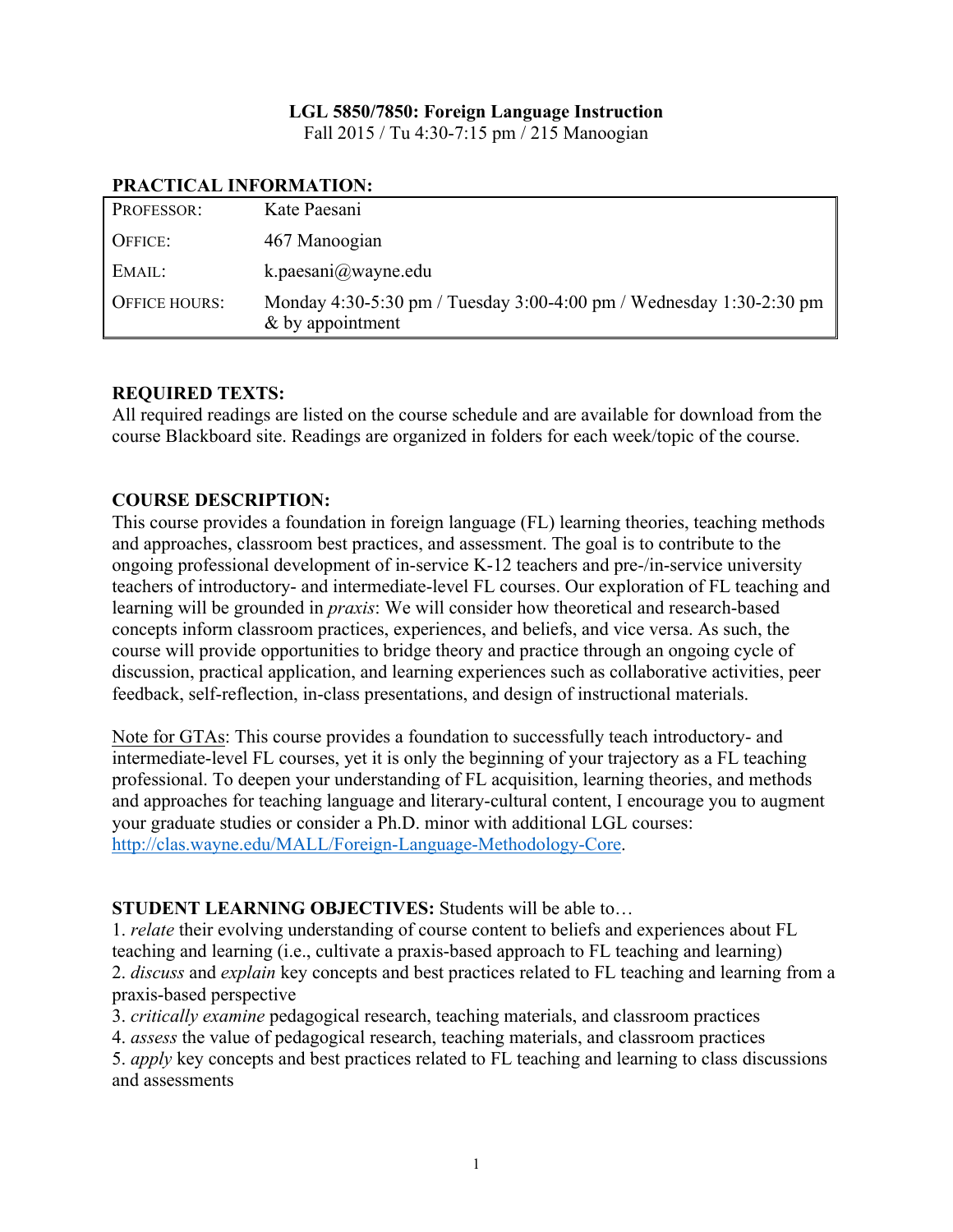## **ASSESSMENTS:**

|                                                                     | <b>LGL 5850</b> | <b>LGL 7850</b> |
|---------------------------------------------------------------------|-----------------|-----------------|
| 1. PREPARATION, PARTICIPATION, AND ATTENDANCE                       | 15%             | 10%             |
| 2. REFLECTIVE JOURNAL                                               | 15%             | 15%             |
| 3. PRESENTATION OF CURRENT/ALTERNATIVE METHOD OR<br><b>APPROACH</b> | 20%             | 15%             |
| <b>4. TEACHING PORTFOLIO</b>                                        |                 |                 |
| a. Statement of Teaching Philosophy                                 | 15%             | 15%             |
| b. Instructional Unit (4 lessons) + Critical Commentary             | 30%             | 30%             |
| c. Poster Presentation                                              | $5\%$           | $5\%$           |
| 5. ACADEMIC JOURNAL REVIEW                                          |                 | 10%             |

1. PREPARATION, PARTICIPATION, AND ATTENDANCE (LO 1, 2, 3, 4, 5)

Regular attendance, careful preparation prior to class, and active participation in class are essential to your success in this course. In addition to completing all assigned readings, you will regularly be asked to reflect on advance organizer questions prior to each meeting. You may also be called upon to lead or initiate discussion of materials prepared outside of class. Participation is assessed at the mid- and end-points of the semester based on your instructor's and your own evaluation of your work.

# 2. REFLECTIVE JOURNAL (LO 1, 2)

You will complete five written reflections (**minimum 250 words**) pertaining to your ongoing professional development as a teacher. These reflections will be guided by instructor-provided prompts that encourage you to think about your professional development from a praxis-based perspective. Reflections will be private and accessed only by your instructor; you are therefore welcome to include questions, ideas, frustrations, etc. related to applying what you learn in this course to your (current or future) classroom practice. In this way, you and your instructor can enter into dialogue about your evolving understandings, beliefs, and experiences. All journal entries and comments will be posted in Blackboard.

## 3. PRESENTATION OF CURRENT/ALTERNATIVE METHOD OR APPROACH (LO 2, 3, 4, 5)

Working with one or more colleagues, you will present a current or alternative method or approach from Richards and Rodgers (2014). During this presentation, you will teach your colleagues about the theoretical and practical underpinnings of your assigned method or approach. This **15-20 minute** group presentation will be assessed by your colleagues and instructor and must include the following:

- Overview of key theoretical and practical features of the method or approach
- Critique and assessment of theoretical and practical features of the approach
- Microteaching (in the language of your choice) to demonstrate the method or approach in practice
- Discussion questions to engage your colleagues and encourage them to think critically about the method or approach
- Handout or PowerPoint with key information from the presentation and 2-3 additional resources (e.g., published articles, books, web resources, videos) useful for learning more about the method or approach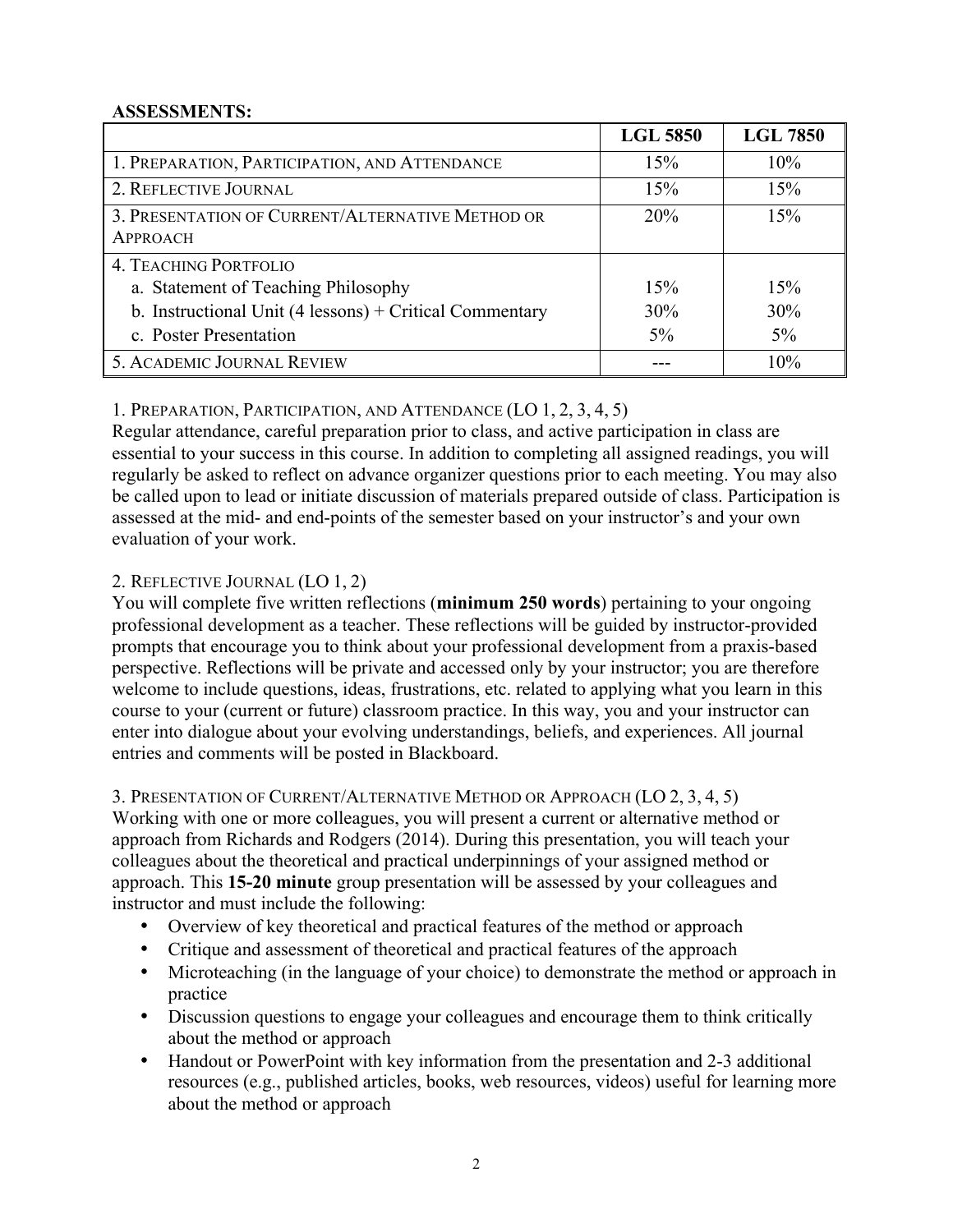# 4. TEACHING PORTFOLIO (LO 1, 2, 3, 4, 5)

The main project for this course is a teaching portfolio, a widely accepted tool for presenting yourself as a teacher to colleagues, administrators, potential employers, or review committees. Portfolio components will be created at various points throughout the semester and several class periods will be structured as workshops in which you collaboratively develop materials with your colleagues and instructor. Three components are required for the portfolio (additional details provided as the semester progresses):

- a. *Statement of Teaching Philosophy*: a 1-2 page narrative that conveys your teaching values, beliefs, and goals, describes how you (will) teach, provides evidence of your (potential) teaching effectiveness, and justifies why you (will) teach the way you do and/or why your teaching is of high quality (LO 1, 2, 4)
- b. *Instructional Unit and Critical Commentary*: 4 lesson plans (language forms, interpersonal, interpretive, and presentational communication) and a 1-2 page critical commentary grounding the instructional unit in key concepts discussed in class (LO 3, 5)
- c. *Poster Presentation*: a forum for sharing your teaching portfolio with colleagues in a format used at applied linguistics/FL pedagogy conferences (LO 2)

NB: Although you are not required to do so, I strongly encourage you to create a digital portfolio to turn in at the end of the semester (in lieu of a paper portfolio). Links to sample digital portfolios and online platforms are provided in Blackboard.

## 5. ACADEMIC JOURNAL REVIEW (7850 only) (LO 2, 3, 4)

This assignment will familiarize you with sources of academic research in the field of FL teaching and learning and thereby enhance your foundational knowledge of the profession that you may consult throughout your professional development as a teacher. 7850 students will each review one journal and present their findings to colleagues. This **5-10 minute** presentation must include the following:

- Journal title
- Description / Scope
- Type(s) of articles published
- Library holdings
- Target audience
- Brief summary of two articles in the journal of interest to you and a critical examination of why they are/are not useful to you and your colleagues
- Bibliographic citation (in APA style) of your selected articles
- An assessment of the value of the journal to you and your colleagues and its relation to course content

In addition, findings must be summarized and posted in the Journal Review Blog in Blackboard **the Sunday prior to** your presentation (you may refer to your post during your presentation if you like). Your instructor will provide a model presentation and blog post in class.

| окарно велее. |                |  |                   |              |                   |
|---------------|----------------|--|-------------------|--------------|-------------------|
|               | $92.5 - 100\%$ |  | 79.5-82.4%        | D+           | $67.5\% - 69.4\%$ |
| А-            | 89.5-92.4%     |  | 77.5%-79.4%       |              | $62.5\% - 67.4\%$ |
| $B+$          | 87 5-89 4%     |  | $82.5\% - 77.4\%$ | $\mathsf{D}$ | 59.5-62.4%        |
|               | 82.5-87.4%     |  | $69.5\% - 82.4\%$ |              | $0-59.4\%$        |

# **GRADING SCALE:**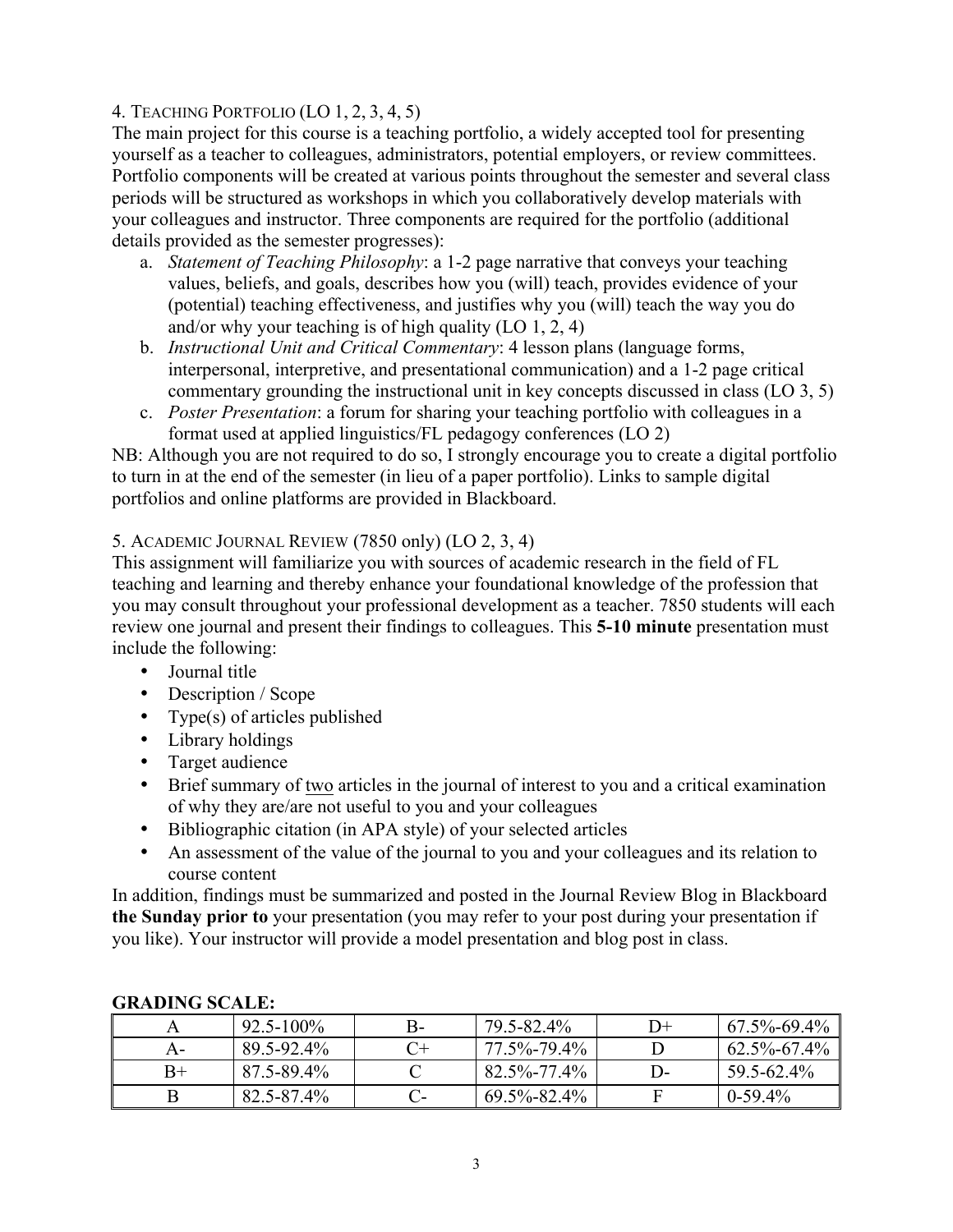LATE WORK: Turning in late work, including drafts, is strongly discouraged. If a graded assignment is not turned in on the due date, 2% will be deducted from your grade for each day it is late.

**STUDENTS WITH DISABILITIES:** If you have a documented disability that requires accommodations, you must register with Student Disability Services (SDS), located in the Adamany Undergraduate Library (313.577.1850 or 313.577.3365 – TDD only). Once your accommodations are in place, we can meet privately to discuss your special needs.

**ACADEMIC MISCONDUCT:** Please see the CMLLC statement on academic misconduct under the "Syllabus & Other Essential Information" tab on the course Blackboard site.

#### **COURSE BIBLIOGRAPHY:**

- Annenberg Foundation. (2015). Teaching foreign languages K-12: A library of classroom practice. *Annenberg learner: Teacher resources and professional development across the curriculum*. Retrieved from www.learner.org/resources/series185.html
- Brandl, K. (2008). *Communicative language teaching in action*. Upper Saddle River, NJ: Pearson.
- Brown, H. D., & Lee, H. (2015). *Teaching by principles: An interactive approach to language pedagogy*. Upper Saddle River, NJ: Pearson.
- Garza, T., & Abrams, Z. (2010). The language teacher. In C. Blyth (Ed.), *Foreign language teaching methods*. Austin, TX: Texas Language Technology Center, University of Texas at Austin. Retrieved from https://coerll.utexas.edu/methods/
- Hall, J. K. (2001). *Methods for teaching foreign languages: Creating a community of learners in the classroom*. Upper Saddle River, NJ: Pearson.
- Horwitz, E. (2010). The language learner. In C. Blyth (Ed.), *Foreign language teaching methods*. Austin, TX: Texas Language Technology Center, University of Texas at Austin. Retrieved from https://coerll.utexas.edu/methods/
- Kern, R. (2002). Reconciling the language-literature split through literacy. *ADFL Bulletin, 33*(3), 20-24.
- Kramsch, C. (2006). From communicative competence to symbolic competence. *Modern Language Journal, 90*, 249-252.
- MLA Ad Hoc Committee on Foreign Languages. (2007). Foreign languages and higher education: New structures for a changed world. *Modern Language Association of America*.
- Richards, J. C., & Lockhart, C. (1996). *Reflective teaching in second language classrooms*. Cambridge, England: Cambridge University Press.
- Richards, J. C., & Rodgers, T. S. (2014). *Approaches and methods in language teaching* (3rd ed.). Cambridge, England: Cambridge University Press.
- Shrum, J. L., & Glisan, E. W. (2010). *Teacher's handbook: Contextualized language instruction* (4th ed.). Boston, MA: Heinle.
- Swaffar, J. (2006). Terminology and its discontents: Some caveats about communicative competence. *Modern Language Journal, 90*, 246-249.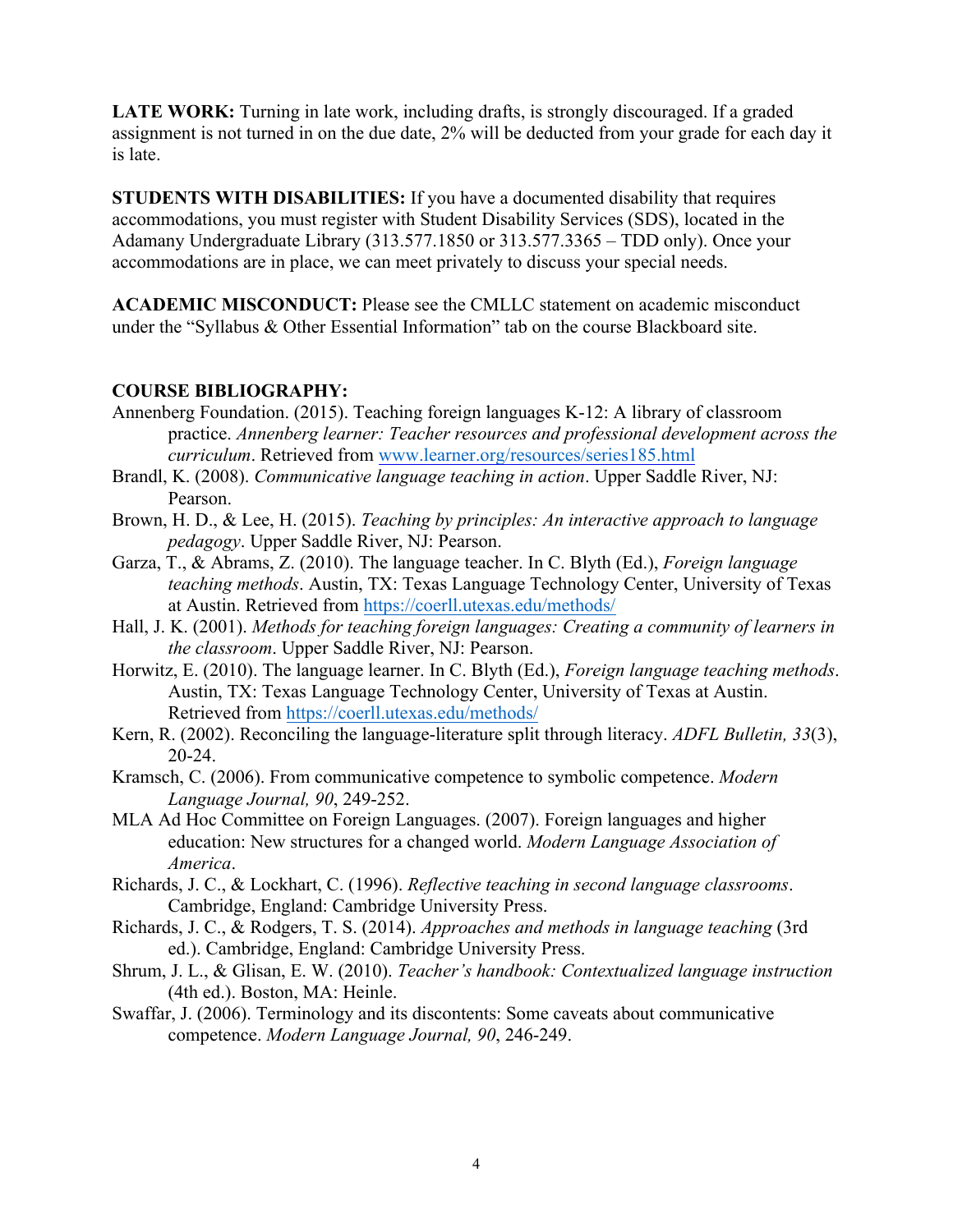| <b>DATE</b>             | <b>TOPIC(S)</b>                                                                                                                                                    | <b>TO PREPARE</b><br><b>BEFORE CLASS</b>                                                                                                                                         | <b>TO TURN IN</b>                                                                                                  |
|-------------------------|--------------------------------------------------------------------------------------------------------------------------------------------------------------------|----------------------------------------------------------------------------------------------------------------------------------------------------------------------------------|--------------------------------------------------------------------------------------------------------------------|
| WK1<br>9/8              | Beliefs about FL Teaching &<br>Learning<br>Introduction to the Course                                                                                              | Richards & Lockhart<br>(1996, Ch. 2)                                                                                                                                             |                                                                                                                    |
| WK <sub>2</sub><br>9/15 | Understanding the Teacher, the<br>Learner, & Key Concepts in<br>Second Language Acquisition<br>Academic Journal Review:<br>Instructor Model – Language<br>Teaching | Shrum & Glisan (2010,<br>Ch. 1)<br>UTexas FL Teaching<br><b>Methods Modules:</b><br>1. The Language Teacher<br>2. The Language Learner<br>https://coerll.utexas.edu/m<br>ethods/ | Reflective Journal #1                                                                                              |
| WK3<br>9/22             | Goals of FL Teaching & Learning:<br>Conceptual Background                                                                                                          | All students:<br>Hall (2001, Ch. 1)<br>Select students:<br>Kern (2002)<br>Kramsch (2006)<br>MLA (2007)<br>Swaffar (2006)                                                         | <b>Teaching Philosophy</b><br>- outline/draft (in<br>class)<br>Journal Review:<br>Modern Language<br>Journal       |
| WK4<br>9/29             | Goals of FL Teaching & Learning:<br>Methods & Approaches                                                                                                           | All students:<br>Richards & Rodgers<br>(2014, Ch. 5)<br>Select students:<br>Richards & Rodgers<br>(2014, Chs. 9, 13, 14, 15,<br>or $16$                                          | Presentation of<br>Current/Alternative<br>Method or Approach<br><b>Teaching Philosophy</b><br>$-$ first draft (Bb) |
| WK5<br>10/6             | Realizing the Goals of FL Teaching<br>& Learning: Outcomes,<br>Assessment, Lesson Planning, &<br><b>Classroom Management</b>                                       | Brown & Lee (2015, Ch.<br>13, pp. 267-286)<br>Brown & Lee (2015, Ch.<br>14, pp. 296-304)<br>Hall (2001, Ch.5)                                                                    | Reflective Journal #2<br>Journal Review:<br>Foreign Language<br>Annals                                             |
| WK6<br>10/13            | Teaching & Assessing Language<br>Forms                                                                                                                             | Brandl (2008, Ch. 3)<br>Shrum & Glisan $(2010,$<br>Ch. 7)<br>Brainstorm Content/<br>Objectives for<br><b>Instructional Unit</b>                                                  | <b>Teaching Philosophy</b><br>$-$ final draft (Bb)<br>Journal Review: L2<br>Journal                                |

**COURSE SCHEDULE:** *Schedule is subject to change. Any changes will be announced in class and on Blackboard.*